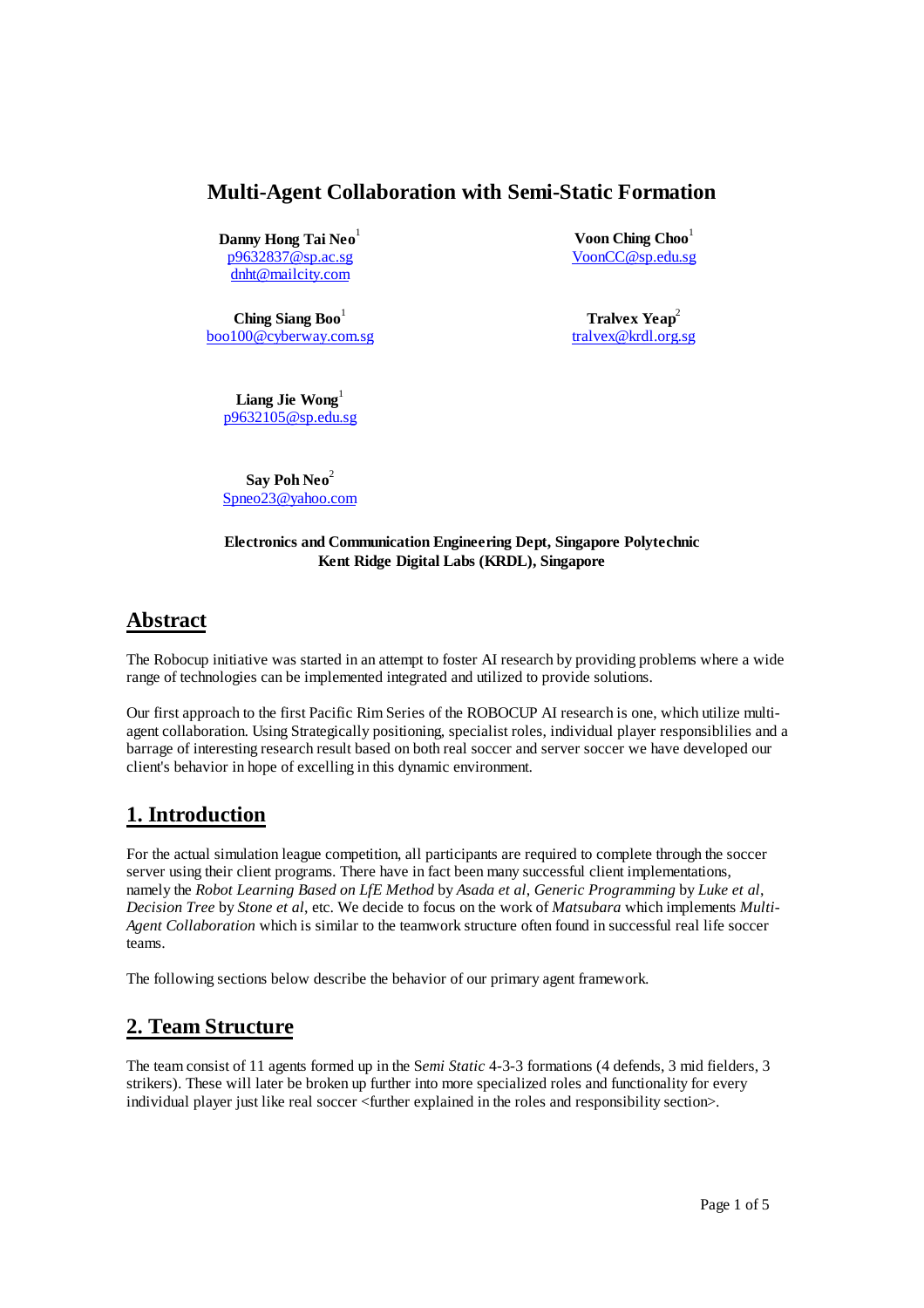Our terminology of *Semi-Static Formation* means that the mid fielders are not confined to the mid field as their area of play but will instead continuously capture the ball data and react to it by changing their position in the playing field.

Also like actual soccer, players have an initial start up position i.e. position before kick off. This has been thoroughly experimented via trial and error to give an initial start position that will allow the players the fastest access to their pre-assigned strategic default position once kick off has been initiated.

The strategically position assigned to each individual is then later combined with on field communications to result in the offensive and defensive playing tactics.

### **3. Roles & Responsibility**

Each agent has been assigned to a certain role in the field and is totally indispensable if the team is to reach its maximum playing capacity. Every individual role is broken down and explained below:

| General Role<br>Goalkeeper | <b>Specialist Role</b> | Responsibility<br>To prevent goals from being scored by placing himself<br>between goal and ball.                                                                                                                                                                                                                                                                                                                                                                                                                                                                                       |
|----------------------------|------------------------|-----------------------------------------------------------------------------------------------------------------------------------------------------------------------------------------------------------------------------------------------------------------------------------------------------------------------------------------------------------------------------------------------------------------------------------------------------------------------------------------------------------------------------------------------------------------------------------------|
| Defender                   | Sweeper                | The job of the defender is to prevent any opposition from<br>attempting any attack on our goal. The Specialist defined herein<br>or the Sweeper has the job of acting as the secondary goalie as<br>well as to judge incoming offense. If the sweeper rules that the<br>incoming offensive is too dangerous then it will<br>attempt to clear the ball away by kicking it out of the playing<br>field. Else it will only act as a normal defender positioned<br>extremely close to the goalie to help out with the goal keeping<br>Defenders are also responsible for homeside kick-ins. |
| Mid Fielders               |                        | The primary goal of the mid-fielder is to feed balls to the<br>attackers as well as provide support to the defense in times of<br>need. The mid-field is also responsible for kick-ins on the<br>opponent side.<br>Lastly, mid-fielders are also supposed to react to the changes<br>to the current ball position and change tactics. This is to<br>either overbear the opponent defense or to provide support for<br>defense on the homeside.                                                                                                                                          |
| Attacker                   | playmaker              | The goal of the attackers is to score goals. They will also hard<br>press opponent defense for ball possession.<br>The <i>play-maker</i> will be the deciding factor as to how each<br>offense can be implemented as he will be controlling the ball<br>most of the time.                                                                                                                                                                                                                                                                                                               |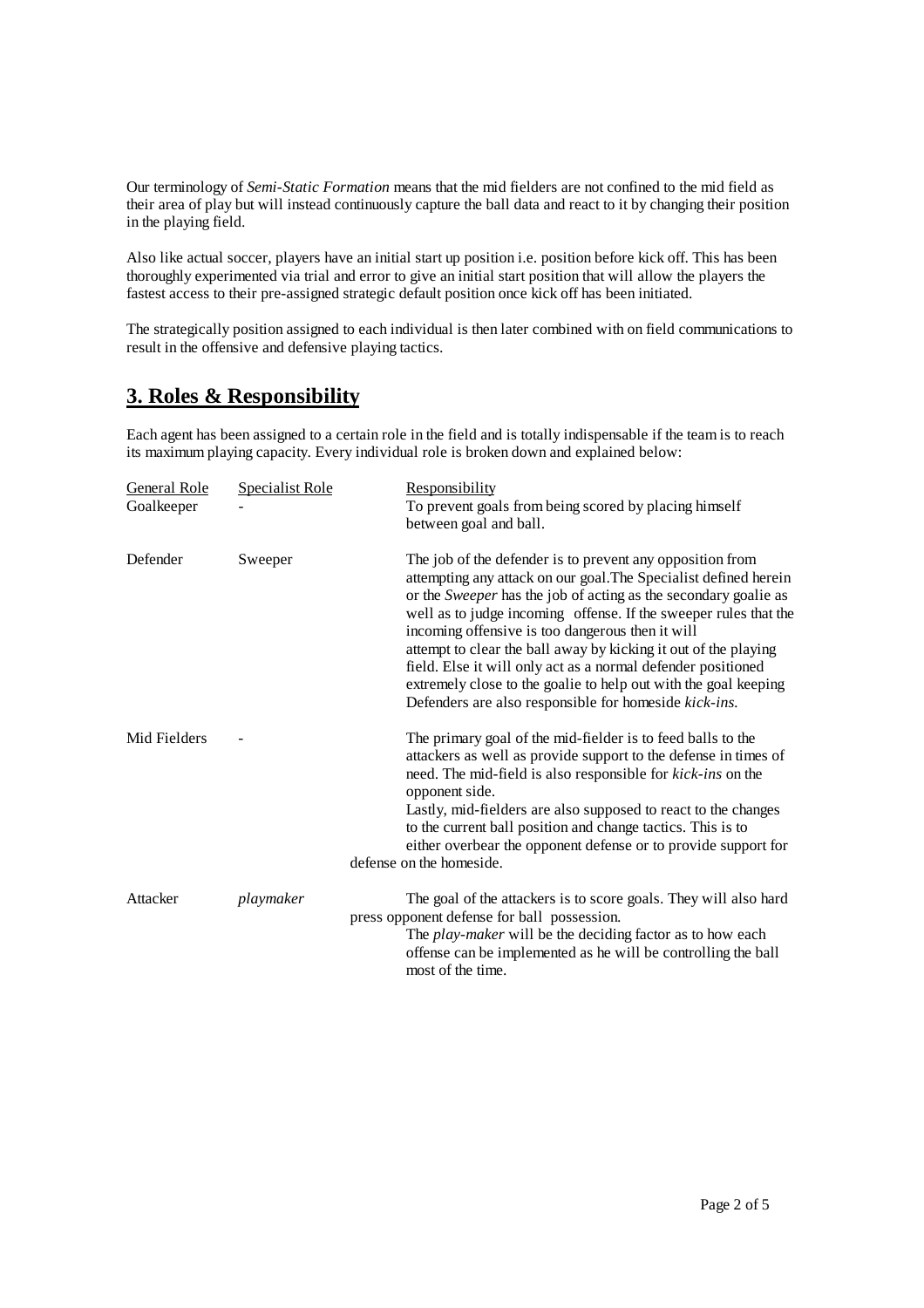# **4. Behavior**

### **General**

Using Strategic Positioning we have placed our players at certain nodes or position in the playing field then we have assigned every player with a certain zone that they are *in-charge* of. We have found that this tactic helps to conserve stamina greatly.

Players are also programmed with a anxiousness factor. This is reflected when the time counter reaches close to maximum and the team is still lagging in goals. Under the following condition the team will go all out in an attempt to equalize or win in goal scores.

The team will also broadcast whatever it sees continuously to its team mates. This is to ensure that all the players will know the position of the ball so that they can face it continuously. The broadcasting will also help to allow efficient passes which is essential for carrying out all essential strategy.

#### **Attacker**

We have on the playing field defined certain shoot zones. This shoot zone have been specially allocated to concentrate all offensive on the sides as experiments have shown that attacks based on the left and right flanks have higher probability of success.

The attackers have also been program with this instinct of chasing after all balls inside the penalty area. Again this will greatly increase the odds of scoring.

The play maker is made with the ability to dribble the ball and make efficient passes to the other attackers to help them to score goals. He will also be the one to initiate the strategies and various tactics for offensive play,

### **Defender**

The sweeper uses current ball data <either those he observed himself on the field or those that others communicates to him> to decide if the incoming ball poses a great threat to the goal or not. His directives are simple. Go all out to clear the ball away even if it means kicking it out of the field if the ball poses a threat. This is especially useful for stopping attacks targeted at the hard to save angled attacks.

The defense will also use offside trapping, although it is a very ungentlemanly mode of play but then by shifting the defenders upwards we can stop all opponent ball passes. Due to its ungentlemanly nature it will only be used as a last resort defense plan.

### **Mid-field**

The midfields are programmed to ensure that the opponents will not deliver the ball over to our side to threaten our defense. Mid-fielders are also assigned the role of backing up the attackers during offense and defenders during a time when the goal is threatened.

This tactic is implemented using a semi-static formation where the player will receive, analysis the current ball position and change their positioning in the field to suit the needs of different playing methods.

## **5. Conclusion and Future**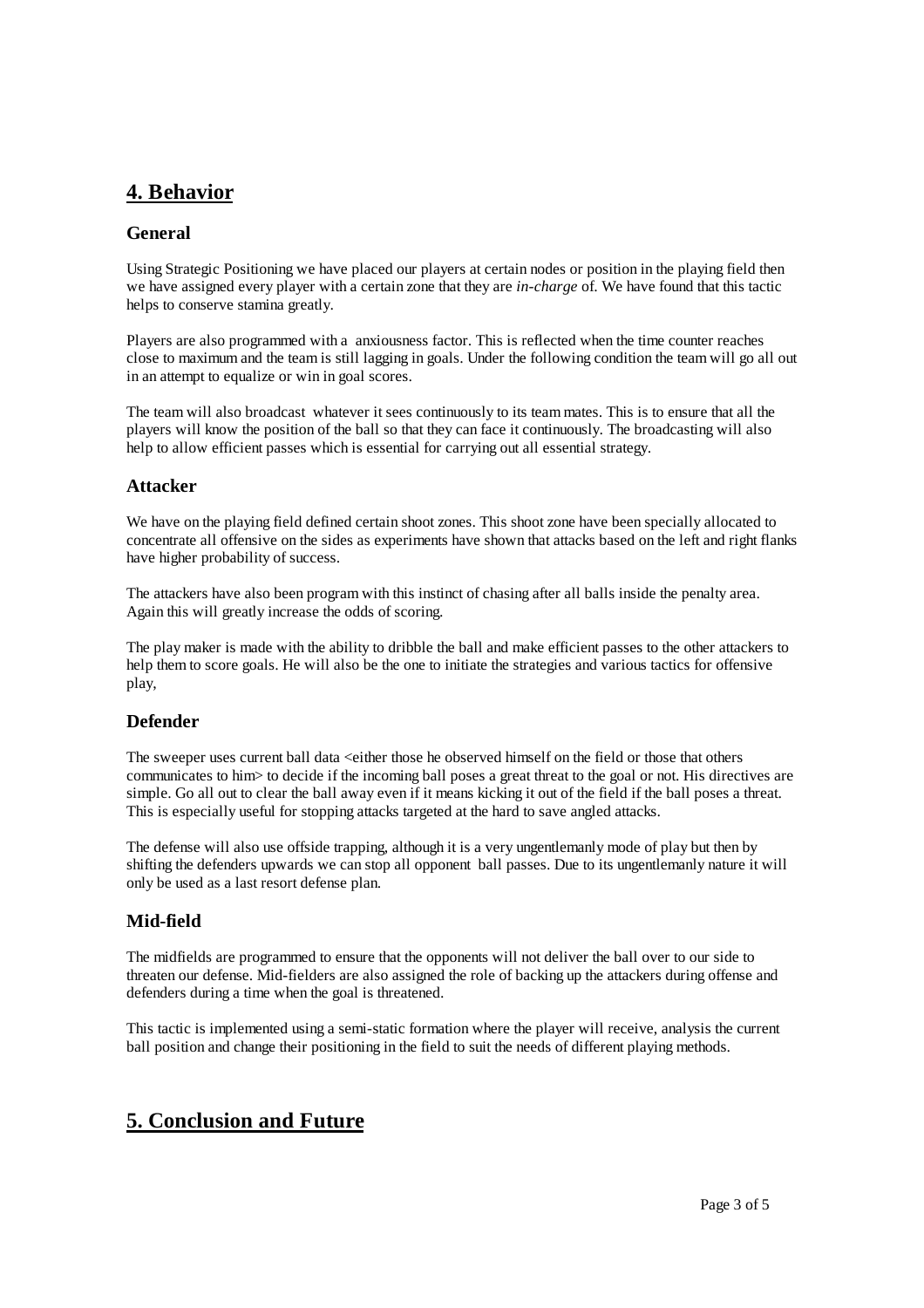In the above paper we have presented our ideas at implementing the multi Agent collaboration based on strategically position and individual roles and responsibility. Everything has been modeled as closely as possible to an actual soccer team and the whole team is now similar to an colony of ants where everyone is indispensable and has to work together for maximum efficiency. Everything presented herein is accurate up to the time of press. In the future we hope that we can further on the communications between the agents to maybe even to the extend of "stealing" information from opponents and from this information deprive their tactics. Finally, we hope that we can fully implement the formation scheme to one that is totally dynamic!

### **6. Acknowledgements**

We would like to thank all the people who have helped us in the course of the project especially our project supervisor, Mdm Voon Ching Choo for her unfailing support in this project. Also thanks to Tralvex Yeap, KRDL for providing the reading resources. Also thanks to Dr. Stone from CMU for his sample source codes for reference.

## **7. References**

[Achim et al., 1996] Sorin Achim, Peter Stone and Manuela Veloso. Building a Dedicated Robotic Soccer System. International Conference on Intelligent Robots and Systems 1996 (IROS'96) Workshop on RoboCup.

[Andre et al., 1997] Elisabeth Andre, Gerd Herzog and Thomas Rist. Generating Multimedia Presentations for RoboCup Soccer Games.

[Asada et al., 1997] Minoru Asada, Peter Stone, Hiroaki Kitano, Barry Werger, Yasuo Kuniyoshi, Alexis Drogoul, Dominique Duhaut, Manuela Veloso, Hajime Asama and Sho'ji Suzuki. The RoboCup Physical Agent Intelligence (AAI), Volume 12, 1998.

[Asada et al., 1995] Minoru Asada, Shoichi Noda and Koh Hosoda. Non-Physical Intervention in Robot Learning Based on LfE Method (454K). Proc. Of Machine Learning Conference Workshop on Learning from Examples vs. Programming by Demonstration, pp.25-31, 1995

[Bersano-BeBegey et al., 1997] Tommaso Bersano-Begey, Patrick Kenny and Edmund Durfee. Multi-Agent Teamwork, Adaptive Learning and Adversarial Planning in Robocup Using a PRS Architecture, IJCAI97.

[Ch'ng et al., 1997] Simon Ch'ng and Lin Padgham. Team description: Royal Melbourne Knights.

[Kitano, 1997] Hiroaki Kitano. RoboCup: The Robot World Cup Initiative in Proc. Of The First International Conference on Autonomous Agent (Agents-97)), Marina del Ray, The ACM Press, 1997.

[Luke et al., 1997] Sean Luke, Charles Hohn, Jonathan Farris, Gary Jackson and James Hendler. Co-evolving Soccer Softbot Team Coordination with Genetic Programming. In proceedings of the RoboCup-97 Workshop at the 15th International Joint Conference on Artificial Intelligence (IJCAI97).H.Kitano, ed. IJCAI.115-118.

[Matsubara et al., 1996] Hitoshi Matsubara, Itsuki Noda and Kazuo Hiraki. Learning of Cooperative Actions in Multi-Agent Systems: a case study of pass in Soccer, AAAI-96 Spring Symposium on Adaptation, Convolution and Learning in Multi-agent Systems, SS-96-01, pp.63-67, Mar. 1996.

[Noda et al., 1997] Itsuki Noda, Hitoshi Matsubara, Kazuo Hiraki and Ian Frank. Soccer Server: a tool for research on multi-agent systems. To appear in Applied Artificial Intelligence. 1997.

[Noda et al., 1996] Itsuki Noda, Hitoshi Matsubara and Kazuo Hiraki. Learning Cooperative Behavior in Multi-agent Environment: - a case study of choice of play-plans in soccer-, PRICAI'96: Topics in Artificial